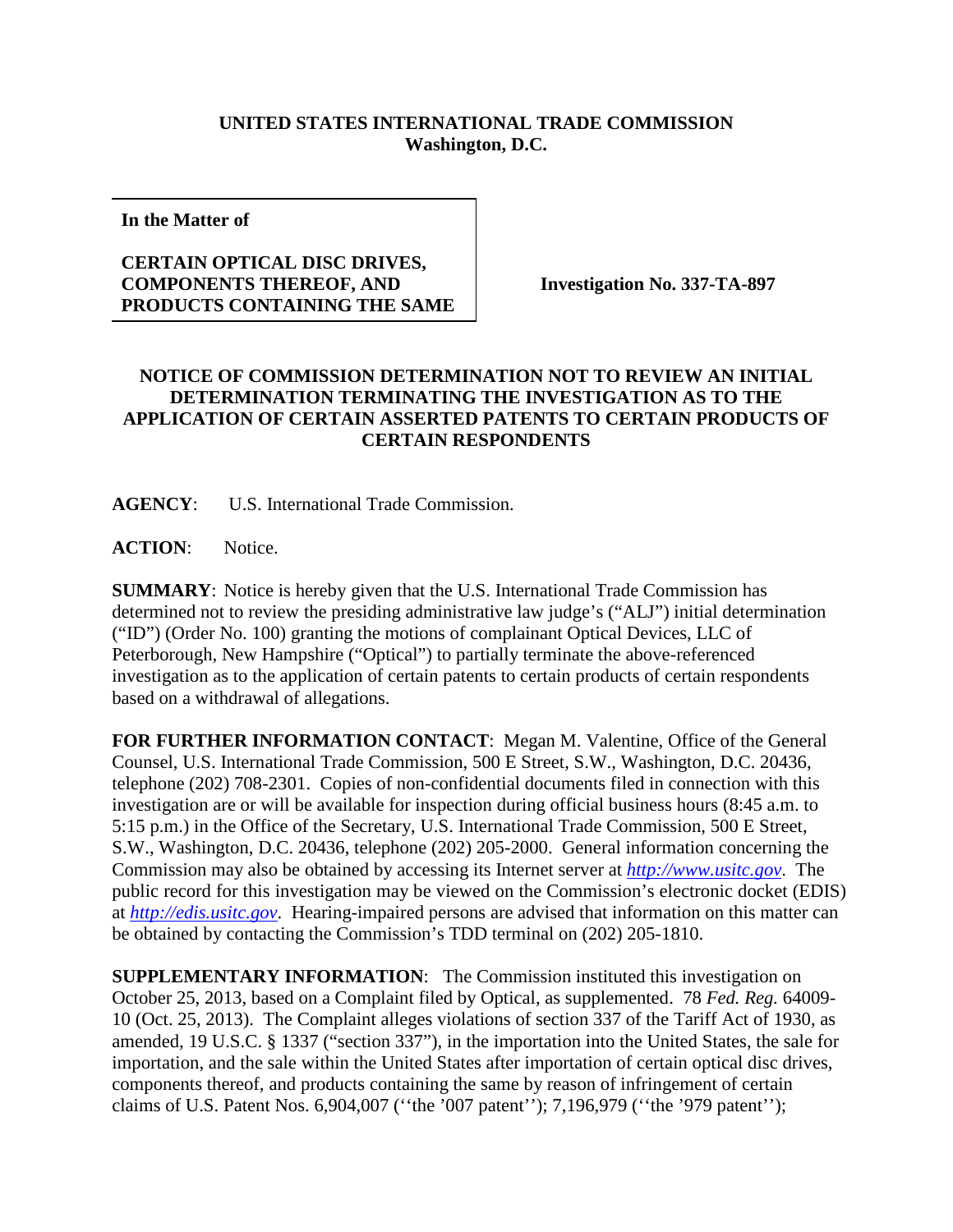8,416,651 (''the '651 patent''); RE40,927; RE42,913; and RE43,681 the ('681 patent"). The Complaint further alleges the existence of a domestic industry. The Commission's Notice of Investigation named as respondents Lenovo Group Ltd. of Quarry Bay, Hong Kong and Lenovo (United States) Inc., of Morrisville, North Carolina (collectively "Lenovo"); LG Electronics, Inc. of Seoul, Republic of Korea and LG Electronics U.S.A., Inc. of Englewood Cliffs, New Jersey (collectively "LG"); Panasonic Corp. of Osaka, Japan and Panasonic Corporation of North America of Secaucus, New Jersey (collectively "Panasonic"); Samsung Electronics Co., Ltd. of Seoul, Republic of Korea and Samsung Electronics America, Inc. of Ridgefield Park, New Jersey (collectively "Samsung"); and Toshiba Corporation of Tokyo, Japan and Toshiba America Information Systems, Inc. of Irvine, California (collectively "Toshiba"). The Office of Unfair Import Investigations was not named as a party to the investigation.

The Commission later terminated the investigation as to the application of numerous claims of the asserted patents to various of the named respondents. *See* Notice of Commission Determination Not to Review an Initial Determination Granting Complainant's Motions to Partially Terminate the Investigation as to Certain Patents (Aug. 8, 2014). The Commission also later terminated the investigation with respect to Samsung based on a settlement agreement. *See* Notice of Commission Determination to Grant a Joint Motion to Terminate the Investigation as to Respondents [Samsung] on the Basis of a Settlement Agreement (Sept. 2, 2014).

On June 20, 2014, Optical filed a motion to partially terminate the investigation as to the application of claim 55 of the '681 patent to certain products of respondents Samsung, LG, Panasonic, and Toshiba (collectively "Respondents"). On July 2, 2014, Respondents filed a response not opposing the motion.

On July 14, 2014, Optical filed a motion to partially terminate the investigation as to the application of the '007, '979, and '651 patents to certain products of respondent Lenovo. No responses were filed.

On September 18, 2014, the ALJ issued the subject ID, granting pursuant to section  $210.21(a)(1)$  of the Commission's Rules of Practice and Procedure (19 C.F.R. § 210.21(a)(1)) Optical's motion to terminate the investigation as to claim 55 of the '681 patent to certain products of respondents LG, Panasonic, and Toshiba and Optical's motion to terminate the investigation as to the application of the '007, '979, and '651 patents to certain products of respondent Lenovo. The ALJ noted that the Commission previously terminated Samsung from the investigation and that Optical's motion was thus moot with respect to Samsung. The ALJ found that there are no extraordinary circumstances that would prevent the partial termination of the investigation, and that partial termination is in the public interest.